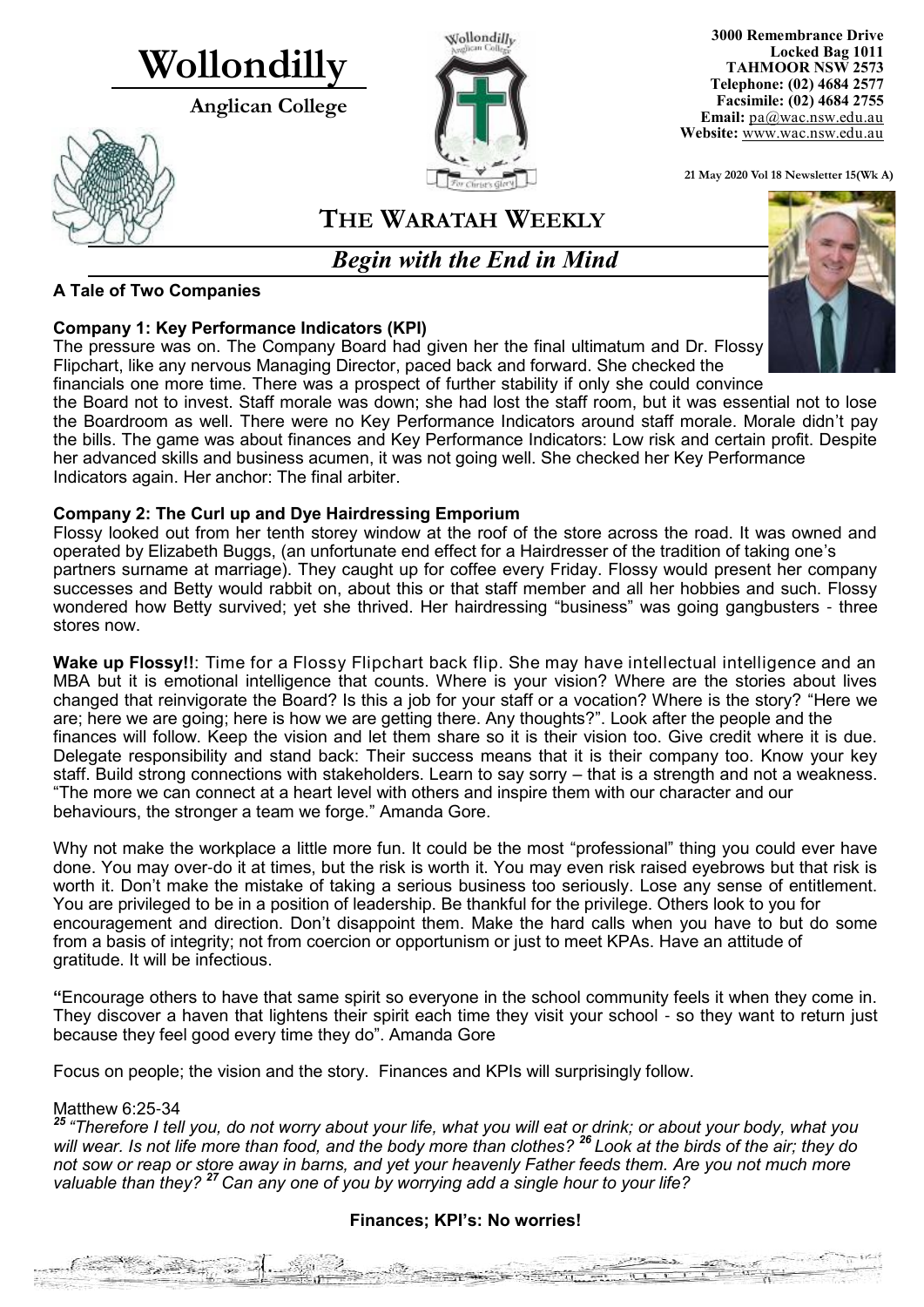## **Save the Date**

#### Dear Parents

Dr Quarmby's Farewell Formal Dinner has been postponed to Saturday, 21 November. More details on how to book tickets will be available in coming weeks.

**\_\_\_\_\_\_\_\_\_\_\_\_\_\_\_\_\_\_\_\_\_\_\_\_\_\_\_\_\_\_\_\_\_\_\_\_\_\_\_\_\_\_\_\_\_\_\_\_\_\_\_\_\_\_\_\_\_\_\_\_\_\_\_\_\_\_\_\_\_\_\_\_\_\_\_\_\_\_\_\_\_\_\_\_\_\_\_\_\_\_\_\_\_\_\_\_\_\_\_\_\_\_\_\_\_\_\_\_\_\_\_\_\_\_\_\_\_\_\_\_\_\_**

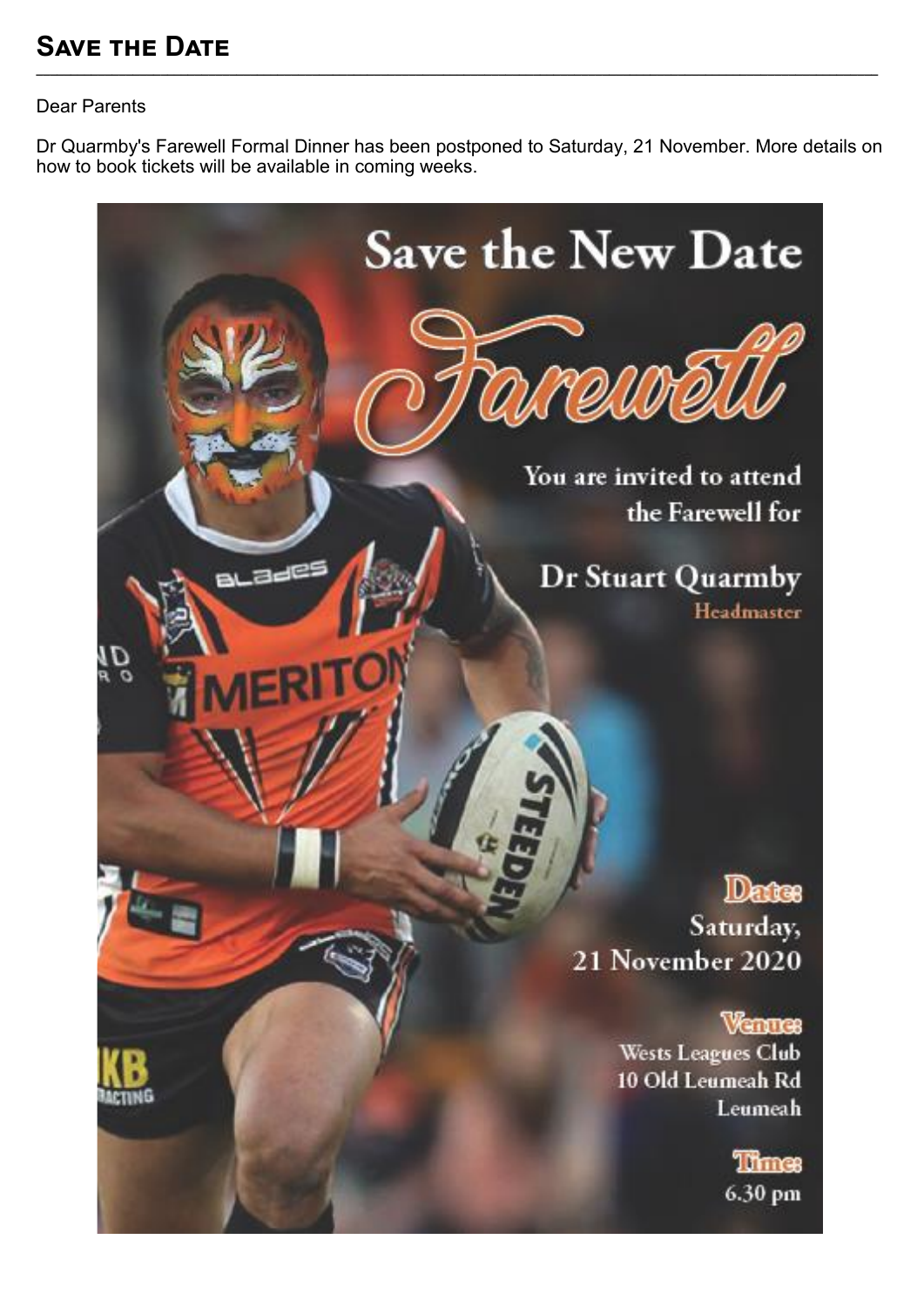**Proposed Return to College Plan**

The continued roll out is indicated below.

#### **Week 5 - Monday, 25 May**

All students return - Online lessons will cease. Only face to face teaching. Return to Pre-Covid19 Timetable Structure.

**\_\_\_\_\_\_\_\_\_\_\_\_\_\_\_\_\_\_\_\_\_\_\_\_\_\_\_\_\_\_\_\_\_\_\_\_\_\_\_\_\_\_\_\_\_\_\_\_\_\_\_\_\_\_\_\_\_\_\_\_\_\_\_\_\_\_\_\_\_\_\_\_\_\_\_\_\_\_\_\_\_\_\_\_\_\_\_\_\_\_\_\_\_\_\_\_\_\_\_\_\_\_\_\_\_**

All students should attend the College unless:

- They have a medical certificate which states they are unable to return to the College due to an ongoing medical condition
- They are currently unwell

If students remain at home due to concerns regarding underlying medical conditions that place them at a higher risk, work will be provided. Parents will need to contact the class teacher (T-6) or the Year Patron (7-12) so that work can be organised.

The work provided will be hard copy booklets or worksheets, material posted on Canvas, or work emailed home. There will not be lessons involving Zoom contact.

#### **Parent Drop Off and Pick Up**

Thank you to parents who have maintained 'social distancing' from students, staff and other parents during drop off and pick up times.

While the current situation is still evolving we ask that this continues for the next few weeks until isolation restrictions are further relaxed.

#### **Duke of Edinburgh's Award**

The link below provides information for students regarding permitted adjustments for undertaking the Award Program.

While there is some flexibility around expectations, they insist that Assessors cannot be family members.

Some people have already contacted me regarding changing the physical, service or skill activities. This is permitted but Assessors need to have a Working With Children Check and be permitted by the DOE Award Leader before the student starts the activity.

I would encourage our Duke of Ed students to continue with their award. As restrictions ease and hopefully continue to improve, we can start looking at Adventurous Journeys and how they might run.

#### [https://dukeofed.com.au/delivering](https://dukeofed.com.au/delivering-the-award-during-the-covid-19-virus-outbreak/)-the-award-during-the-covid-19-virus-outbreak/

#### **Congratulations to Our Successful Gold Duke of Ed Awardees**

Last Thursday one of former students and a current Year 12 student were successful in having their Gold Award approved by the Duke of Edinburgh's Award Office.

Congratulations to Alexandra Buick (Year 12 2017) and Sarah Clark (Year 12 2020).

**Mr Ian Croger Deputy Headmaster** 



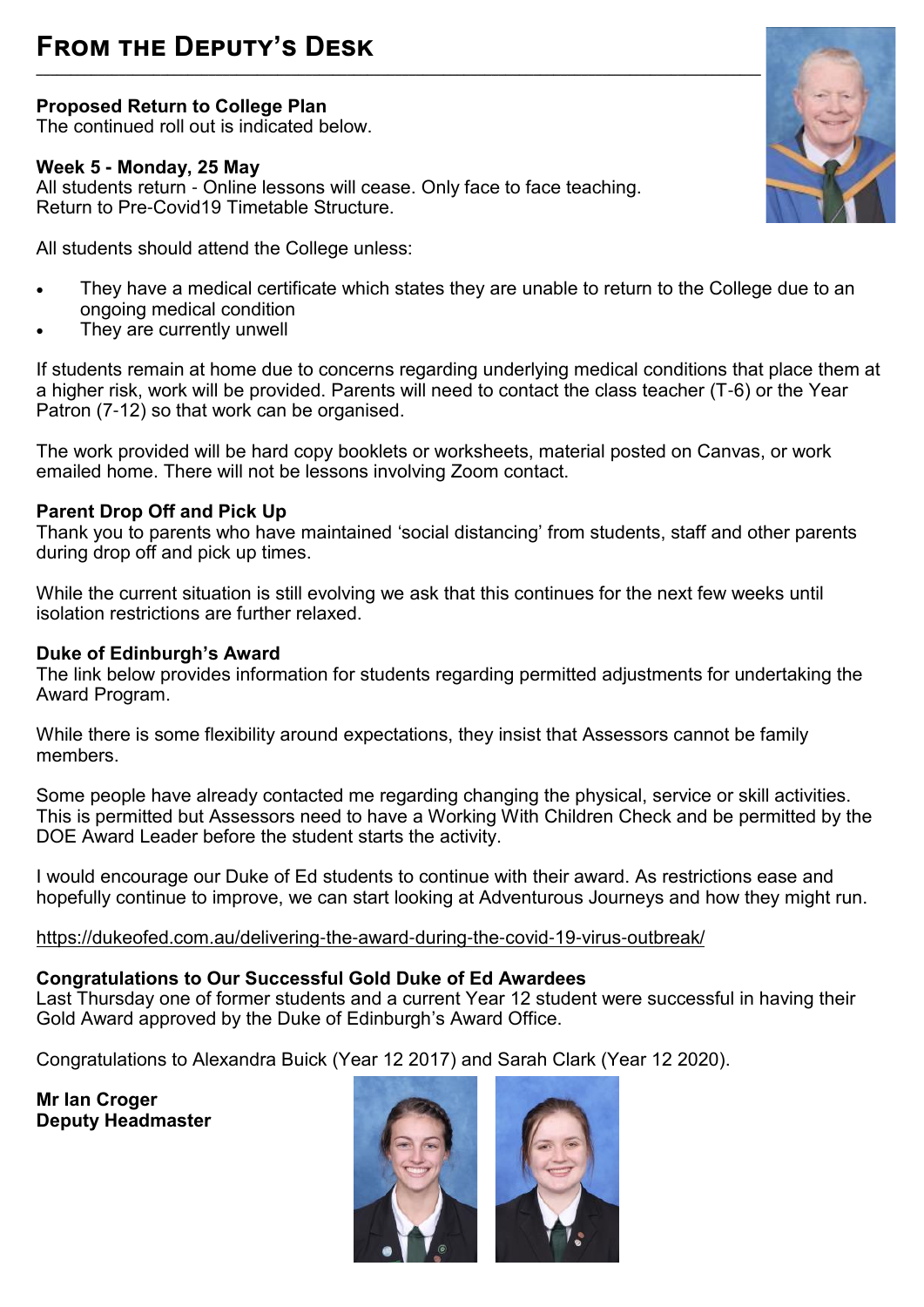#### **From the Deputy's Desk Continued... \_\_\_\_\_\_\_\_\_\_\_\_\_\_\_\_\_\_\_\_\_\_\_\_\_\_\_\_\_\_\_\_\_\_\_\_\_\_\_\_\_\_\_\_\_\_\_\_\_\_\_\_\_\_\_\_\_\_\_\_\_\_\_\_\_\_\_\_\_\_\_\_\_\_\_\_\_\_\_\_\_\_\_\_\_\_\_\_\_\_\_\_\_\_\_\_\_\_\_\_\_\_\_\_\_**

**Risk mitigation** seeks to significantly reduce the transmission of COVID-19 through careful management of this situation, identifying potential hazards, the implementation of mitigation strategies and controls, and clear communication.

#### **Health and Hygiene Practices**

- Students presenting at the College with flu-like symptoms will be asked to isolate and not return until the symptoms have passed
- Students and staff must wash hands thoroughly and regularly
- Good hygiene practices (coughing and sneezing etiquette) will be reinforced with students
- Hand sanitiser, soap and antiseptic wipes will be provided across the College
- Students and staff are encouraged to minimise or preferably eliminate body contact (eg handshaking)
- Cleaning has been increased as has been the provision of cleaning fluids for staff and students
- Communal sharing of food and drink is discouraged
- Staff Lounge furniture has been rearranged for social distancing
- Staff have been urged to take care in shared spaces where food and drink is prepared
- Whilst social distancing of students has been identified as low-risk, the spacing of students will be encouraged where it is possible
- Social distancing of parents is encouraged, in keeping with current Government regulations in carparks and other gathering areas
- Parent meetings with teachers in the short term will be by appointment only and via ZOOM
- The use of external contractors will be minimised.

**Bubblers -** Please ensure your child has a **drink bottle** (which can be refilled at water stations) with them each day as we will be turning all bubblers off within the College for the timebeing.

#### **Mr Ian Croger Deputy Headmaster**

#### **A Reminder to Parents and Carers**

During the current COVID 19 situation, we need to remind parents again, that once children are dropped off or picked up that parents leave the College grounds and not congregate together and chat on the College grounds. We must continue to do our best to provide the safest environment for you and for your children and this includes reducing the risk of contact and potential exposure to other children and to staff.

We also request that after College hours, during pick-up times, that students or siblings do not play on the playground equipment.

Thanks for your cooperation and support in these matters.

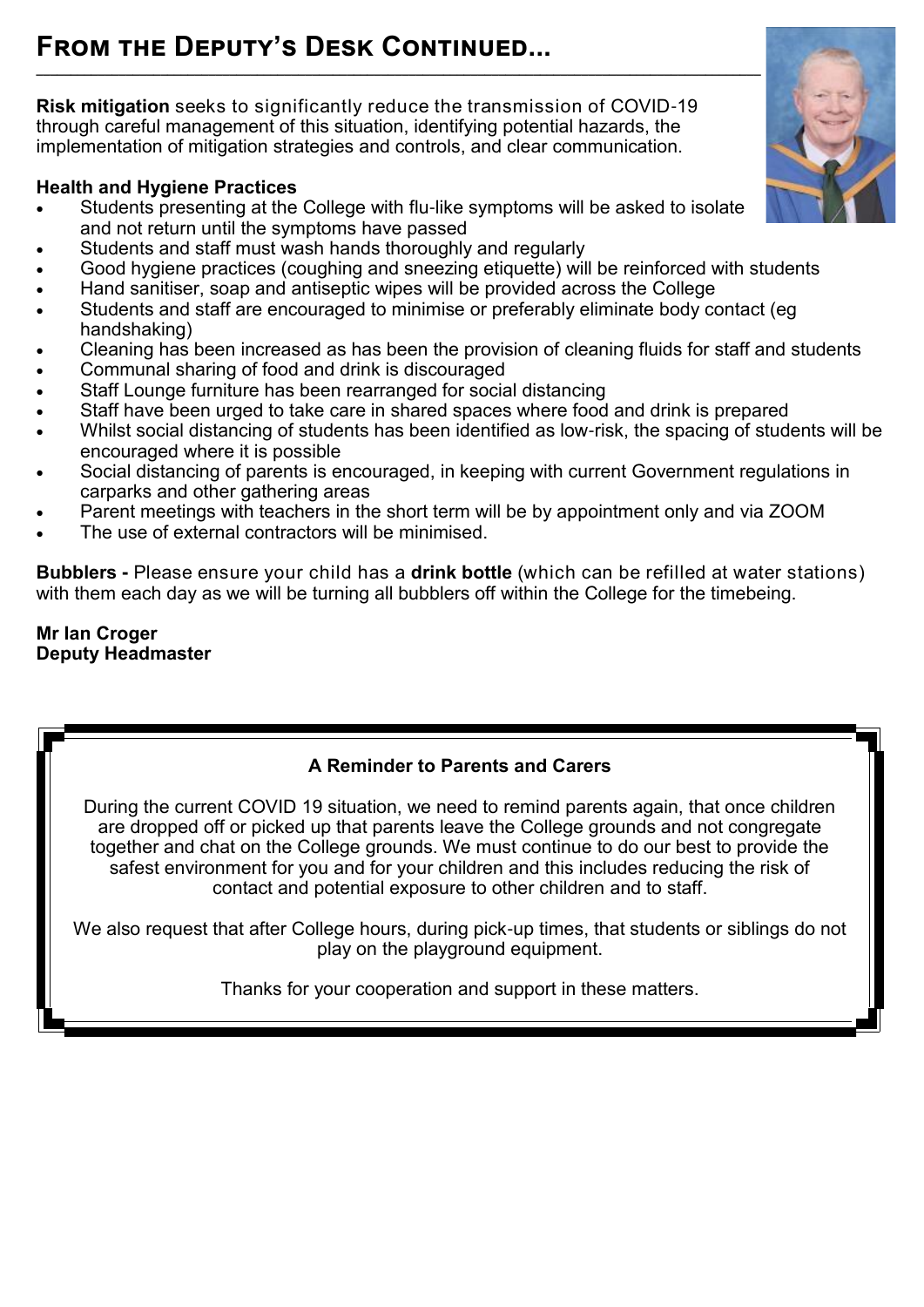#### **Year 10 into Year 11 Subject Selection Process and Evening**

Term 2 is an exciting time for Year 10 students as they consider their subject choices for Years 11 and Year 12. Dr Bearlin has been interviewing each student to assist them in this process. Students will be involved in seminars at the College during Week 7 run by Teaching and Learning Coordinators and Specialist Teachers informing students about their suite of Subject Offerings.

**The subject Information Evening will be held on the Thursday, 11 June**. We are still determining the most helpful way to run this given the need for social distancing. We are considering a number of options such as Zoom or a pre-recorded video. Further information will be communicated once a decision has been made.

#### **Years 7-10 Semester 1 Report Adjustments**

Students will receive their Semester 1 reports at the end of this Term. Teachers have been able to continue the assessment programs (in some cases modified) throughout Off-Campus Learning.

Therefore in the Secondary Years, students **will** receive an Achievement Grade and comment on their report. The only adjustment to the report will be a slight modification to the students Personal Profile which will allow teachers to report on aspects of Off-Campus Learning. The adjusted profiles that teachers will be reporting on are:

- Completes set tasks to his/her ability and as directed
- Chooses appropriate behaviour in the classroom
- Actively participates in class discussion and activities
- Demonstrates the characteristics of an independent self-regulated learner
- Has engaged effectively with the learning opportunities provided in the Off-Campus Learning environment

#### **Years 11 and 12 Parent-Teacher Evenings Via Zoom**

Years 11 and Year 12 Students will receive their reports at the end of Week 5. Parent-Teacher interviews will be running during Week 6 dates on the below:

| Tuesday, 2 June  | 3.00 pm $- 7.30$ pm                 |
|------------------|-------------------------------------|
| Thursday, 4 June | $3.00 \text{ pm} - 5.00 \text{ pm}$ |

Parents will be able to choose either of these days or both if necessary. Dr Eaton will communicate further information.

#### **Students Absent Once Off-Campus Learning concludes in Week 5**

The College will be returning to On-Campus, face-to-face lessons for all Year Groups from the beginning of Week 5. I am proud of the extraordinary job teachers have done in providing a continuity of learning in challenging circumstances. Once On-Campus face-to-face lessons commence, teachers will be preparing delivering lessons in this format only.

We will continue to look for ways to support those students who have medical conditions and are continuing to self isolate. If your child is in this situation, please contact your Year Patron in the first instance. Teachers will provide work in the same way they would if a child was absent for illness or leave.

#### **Mr Paul Burns**

**Director of Teaching and Learning 7-12**

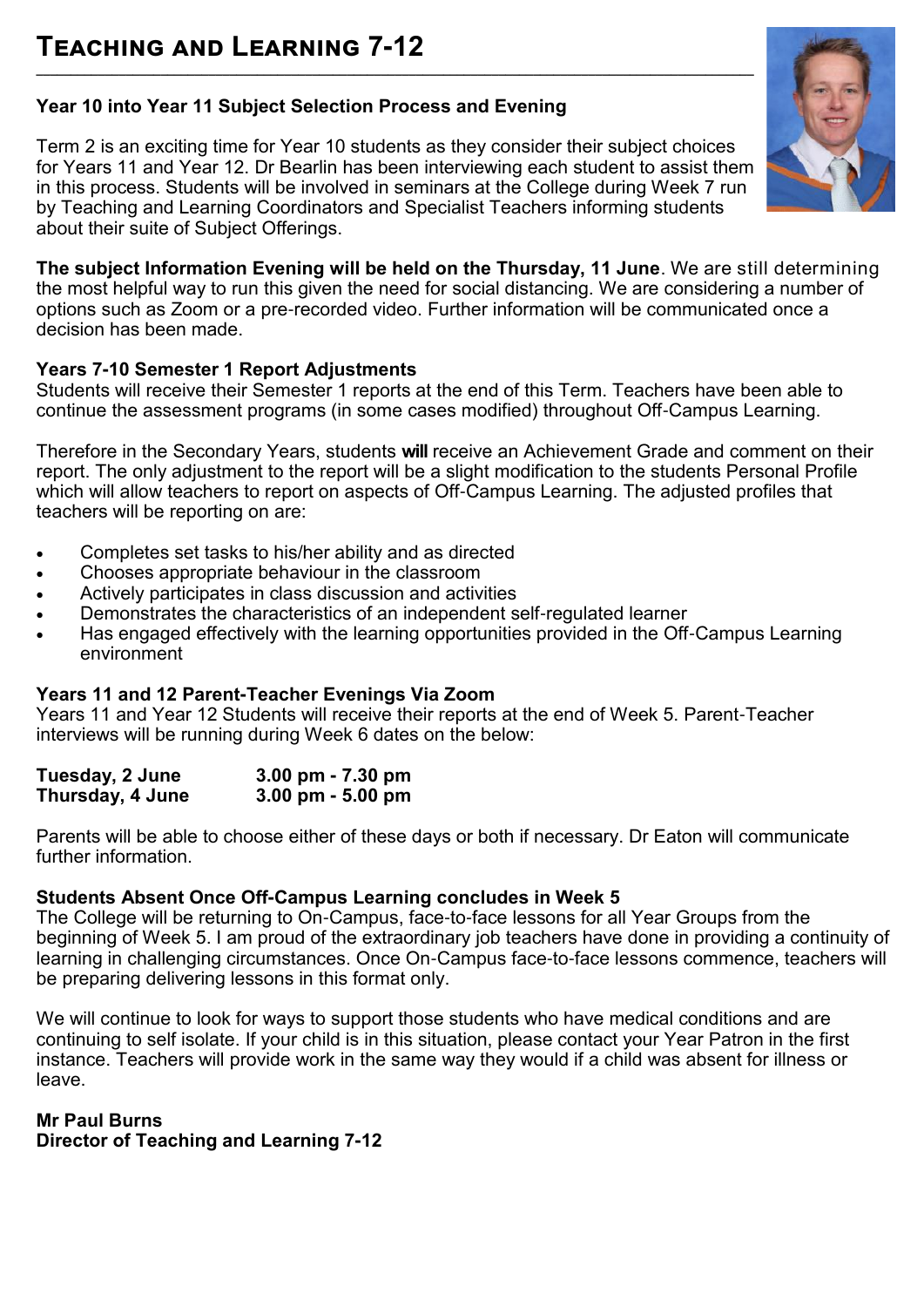#### **Pastoral Care T-12 \_\_\_\_\_\_\_\_\_\_\_\_\_\_\_\_\_\_\_\_\_\_\_\_\_\_\_\_\_\_\_\_\_\_\_\_\_\_\_\_\_\_\_\_\_\_\_\_\_\_\_\_\_\_\_\_\_\_\_\_\_\_\_\_\_\_\_\_\_\_\_\_\_\_\_\_\_\_\_\_\_\_\_\_\_\_\_\_\_\_\_\_\_\_\_\_\_\_\_\_\_\_\_\_**

#### **Pastoral Matters - Maintaining Standards**

In preparation for the return of our students I would like to ask for the support of parents and guardians in ensuring that all students return to the College wearing their uniform correctly. Students will return to the College in full Winter Uniform.



Students should commence with their hair cut and colour in line with College Uniform Guidelines. It is also important to meet College guidelines for personal presentation regarding piercings, jewellery and make-up.

These aspects of student behaviour are the primary domain of parents and families and I am seeking your support in making sure your children are equipped and dressed for success during our staggered return to the College over the next few weeks.

It is our desire as a College to have our students in the community looking fantastic and wearing their uniform well. When at the College, we want to spend the majority of our time and energy in interactions that focus on learning and engagement. Your assistance with this will reduce unnecessary discussions around personal presentation requirements that detract from precious learning time and the development of positive student/staff relationships.

Together, parents and College staff can take action to eliminate this distraction from our daily routines at the College. We appreciate your support in achieving this goal.

Specifically:

- Students wearing jewellery will be required to immediately remove the jewellery and this will be held at Student Reception, labelled with their name, to be collected at the end of the College day. If your son or daughter has had additional earrings or other piercings during the holidays, please be advised that these will have to be removed prior to College commencing. Students are not permitted to wear clear piercings or band-aids over these, they must not be worn to the College.
- Students wearing unauthorised piercings to the College will be subject to disciplinary action, removed from class and playground or sent home.
- Students wearing makeup (outside of College Guidelines) or nail polish will be provided with suitable equipment to remove the makeup or polish. False nails will need to be removed prior to return to the College.
- Students without correct hair cuts or colour will be required to have their hair cut/coloured appropriately prior to being permitted to return to the College on the next day. Male students' faces must be clean shaven. Students who attend the College unshaven will be provided with suitable equipment to remove facial hair.
- Student hats should be in good condition. If damaged or in poor condition, a new hat should be purchased prior to returning to the College.
- All girls should ensure that Winter Skirts are worn and that they comply with dress lengths.
- Blazers should be worn to and from the College each day. Regardless of how you arrive or depart the College, Blazers should be on, as well as being worn to Assembly, Chapel and into Roll Call.
- Students should arrive and depart the College on Sport Days in Full College Sports Tracksuit. Green Jumpers are not to be worn as a replacement for the Sports Jacket, however can be worn underneath for further warmth.

**Mr Liam Toland Director of Pastoral Care T-12**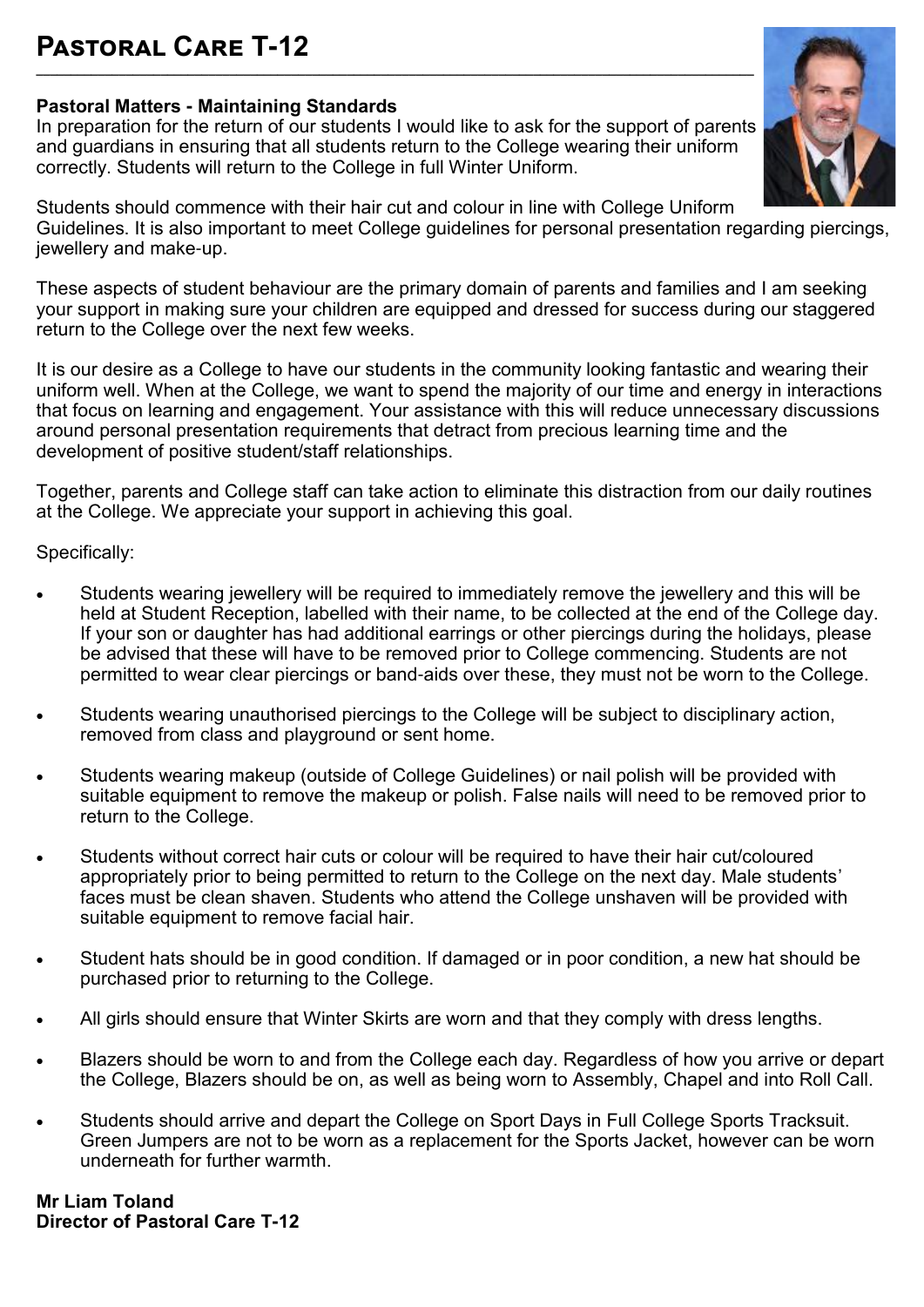## **Pastoral Matters - Junior Years T-4**

#### **Playground Matters;**

Welcome back to a new kind of normal for Term 2. While the majority of students in Years T-4 have been excited to return to the College while there are a number of students who are finding it difficult to transition back into the routine. If this is the case for your child and you find yourself having difficulty with College drop-off in the morning, please let your child's teacher know.



#### **In the interest of safety for everyone, parents should leave the College quickly and not congregate in the playground. Please do not wait in the playground to follow your child's class down to their classroom.**

A big thank you to parents who have been supportive in this. Your consideration to the safety and welfare of our College community is very much appreciated.

#### **Equipment**

Due to safety concerns, students are reminded not to use the playground equipment after the College day and will be redirected by teachers to stay with their parents. The use of the equipment is closely supervised by teachers during break times. It is not supervised after the College day.

#### **Junior Chapel**

Junior Chapel will be held under the Shoulder to Shoulder Shelter until further notice. We are blessed to have such a fantastic space to use which enables students to attend chapel as a T-4 group, with plenty of room to distance. It is unfortunate that the current circumstances mean that parents are unable to attend Junior Chapel at this time. We are looking forward to when we can share Chapel with you again.

#### **Structured Play**

Just a reminder that Structured Play is on every Monday, Wednesday and Friday lunchtimes. Any K-4 student is welcome to attend. If your child is telling you they find lunchtime hard because they might not have anyone to play with, or they don't know what to do, or perhaps they don't want to play the same games as their friends or maybe they just struggle to get along with others. If this is your child, please encourage them to come to Structured Play. It is a great way to make new friends, learn new games and help them to find solutions for their problems in the playground.

#### **Uniform**

Students look very smart in their winter uniforms. As we get back into the swing of things, here's a reminder that all students need to be wearing their Jackets to and from the College each day. The jumper may be worn underneath the Jacket if it is cold. Please check the diary for guidelines around jewellery, particularly earrings.

**Mrs Lisa Maher Pastoral Care Coordinator T-4**

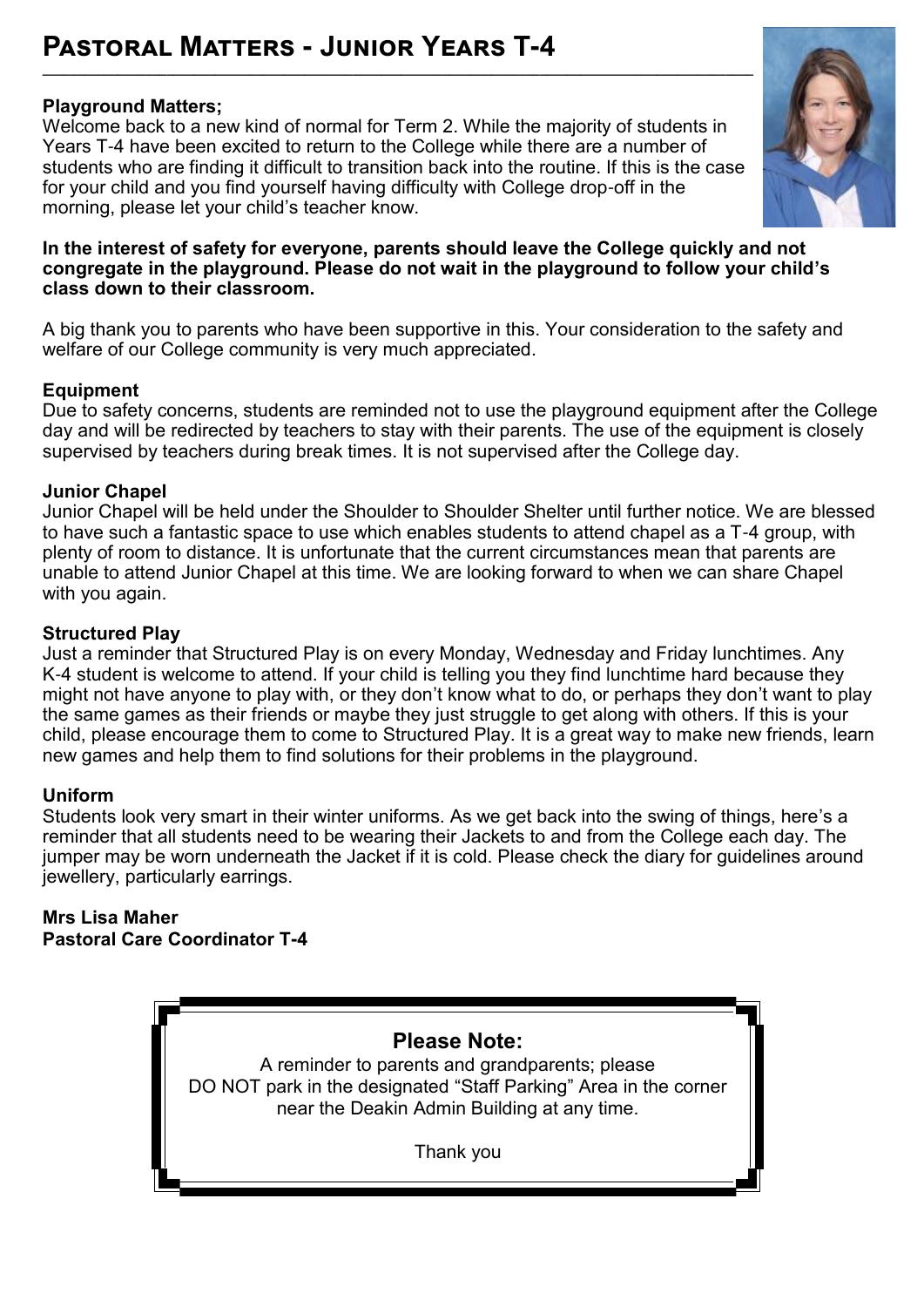

8<sup>th</sup> May 2020

#### INFORMATION for SCHOOLS

#### STUDENTS RETURNING FROM 11<sup>th</sup> MAY

Picton Buslines will be delivering bus services in accordance with Transport for NSW COVID19 Precautions for Public Transport Services advice, issued on 7<sup>th</sup> May 2020. This advice has been developed with regard to Safe Work Australia's guidance for Public Transport.

Specifically in regard to school students and school services the following information is important;

- Social distancing does not apply to dedicated school services
- No school student will be left at a bus stop
- $\bullet$

Further, Picton Buslines will be encouraging social distancing on buses where patronage levels permit. The seats immediately behind the driver and adjacent to the driver will be isolated to minimise contact between the driver and passengers.

Additional cleaning has been introduced on buses since the outbreak of COVID-19. The additional measures include;

- Additional cleaning of all touch points including hand holds, stanchions, bell pushes and seat top rails prior to commencement of all shifts both in the morning and afternoon, with hospital grade disinfectant.
- Drivers will be carrying out additional cleaning during any layover.

Picton Buslines will continue to monitor processes and practices as students return in increased numbers. All advice from TfNSW will be strictly adhered to.

Please contact us on 4677 1564 if you require any further information.

**Regards** Picton Buslines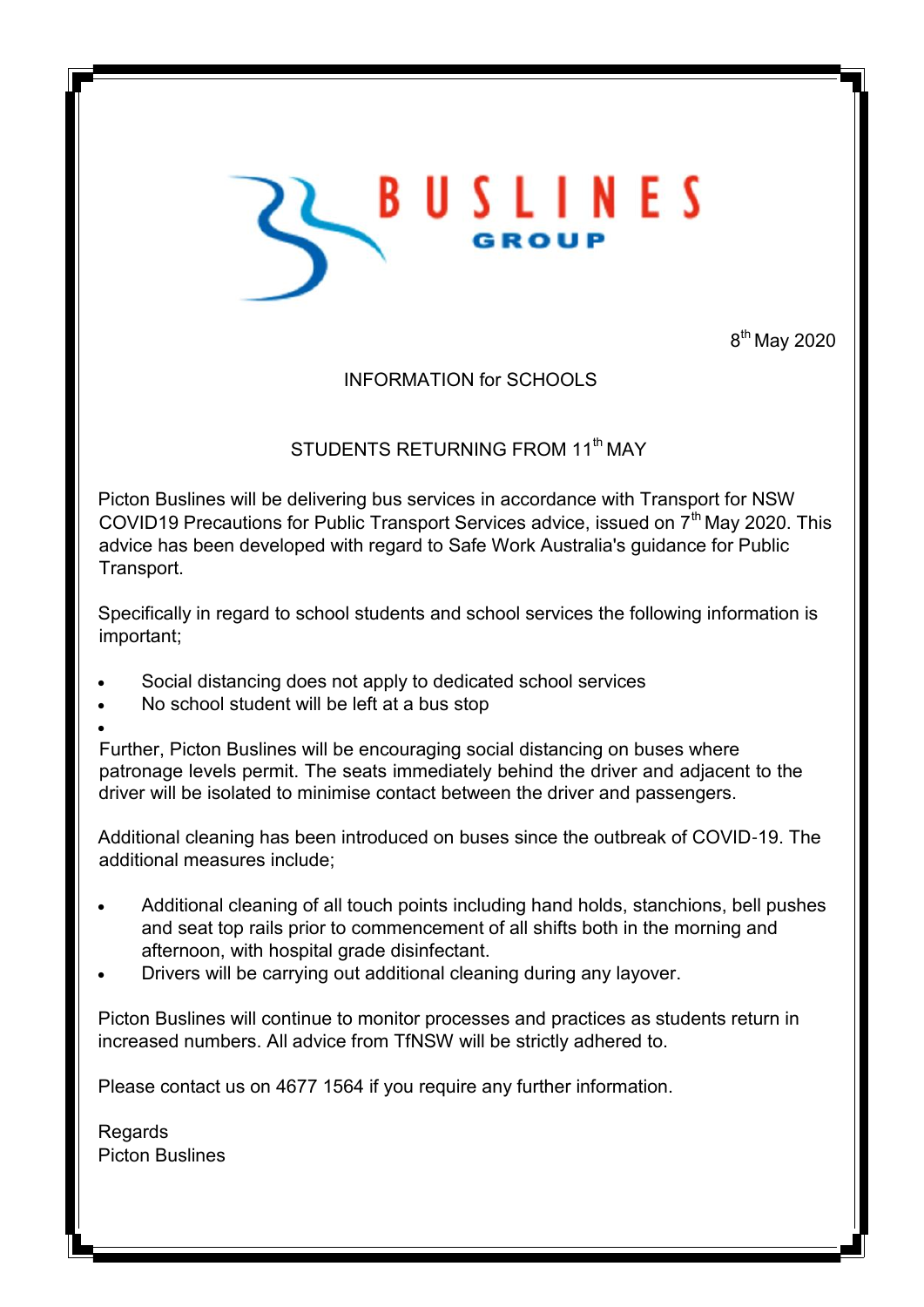## **Performance News**

#### **Get Involved In Performance!**

One of the very special characteristics of Wollondilly Anglican College is that students are provided with many opportunities to get involved with co-curricular performance. Despite the obvious difficulties that COVID-19 places in the way of rehearsal, we are keen for our students to still be able to engage with our ensemble programs. This is important both for the social and emotional wellbeing of students and for the maintenance of performance skills. Please consult the table below for an outline of the opportunities available for students to engage with our performance ensembles in Term 2.

**\_\_\_\_\_\_\_\_\_\_\_\_\_\_\_\_\_\_\_\_\_\_\_\_\_\_\_\_\_\_\_\_\_\_\_\_\_\_\_\_\_\_\_\_\_\_\_\_\_\_\_\_\_\_\_\_\_\_\_\_\_\_\_\_\_\_\_\_\_\_\_\_\_\_\_\_\_\_\_\_\_\_\_\_\_\_\_\_\_\_\_\_\_\_\_\_\_\_\_\_\_\_\_**



| <b>Ensemble Name</b>   | Resources/Zoom/Seesaw                                                                                                                                                                                                                                                                                                                                                                                                                                           | <b>Ensemble</b><br>Leader   |
|------------------------|-----------------------------------------------------------------------------------------------------------------------------------------------------------------------------------------------------------------------------------------------------------------------------------------------------------------------------------------------------------------------------------------------------------------------------------------------------------------|-----------------------------|
| <b>Musical</b>         | Students can access choreography videos and backing tracks via the<br>Musical section of the 'Student Resources 7-12' course on Canvas to<br>continue rehearsal. Leads also have scripts to work from.                                                                                                                                                                                                                                                          | Mrs Talbot                  |
| <b>Primary Choir</b>   | Normal rehearsal resumes Week 4                                                                                                                                                                                                                                                                                                                                                                                                                                 | Mrs Apps                    |
| <b>Primary Band</b>    | Normal rehearsal resumes Week 4                                                                                                                                                                                                                                                                                                                                                                                                                                 | Mr Denley                   |
| <b>Primary Strings</b> | Normal rehearsal resumes Week 4                                                                                                                                                                                                                                                                                                                                                                                                                                 | Ms Bridge                   |
| <b>Primary Dance</b>   | Normal rehearsal resumes Week 4                                                                                                                                                                                                                                                                                                                                                                                                                                 | Mrs Grant and<br>Miss Dewey |
| Primary Drama          | Normal rehearsal resumes Week 4                                                                                                                                                                                                                                                                                                                                                                                                                                 | Mrs Aston                   |
| Art Club               | Available for all Secondary students who are at the College on Fridays<br>from Week 4.                                                                                                                                                                                                                                                                                                                                                                          | Mrs Ware and<br>Mrs Taylor  |
| Photography Club       | Students can access weekly learning modules and photography projects<br>via the Photography Club section of the 'Student Resources 7-12' course<br>on Canvas. Please email Mrs Taylor if you need support with this,<br>b.taylor@wac.nsw.edu.au                                                                                                                                                                                                                 | Mrs Taylor                  |
| College Choir          | Miss Nelson has provided some lyric sheets and backing tracks for<br>students to rehearse with. These may be accessed via the College Choir<br>section of the 'Student Resources 7-12' course on Canvas. Miss Nelson<br>will also be hosting a Zoom meeting to assist students on Mondays from<br>1.00 pm - 1.30 pm (during their normal rehearsal time).                                                                                                       | Miss Nelson                 |
| <b>College Band</b>    | Mr Grant has provided some sheet music for students to rehearse with.<br>This may be accessed via the College Band section of the 'Student<br>Resources 7-12' course on Canvas. Mr Grant will also be hosting a Zoom<br>meeting to assist students on Tuesday afternoons from 3.00 pm -<br>3.15 pm.                                                                                                                                                             | Mr Grant                    |
| <b>College Strings</b> | Ms Bridge has provided some sheet music for students to rehearse with<br>(these were mailed to students at home). Ms Bridge will also be hosting a<br>Zoom meeting to assist students on Thursday afternoons from 3.00 pm -<br>3.30 pm and will be available via email from 3.30 pm until 4.15 pm,<br>jillbridge7@gmail.com                                                                                                                                     | Ms Bridge                   |
| Dance Company          | Miss Valente has uploaded some activities and rehearsal videos to<br>Canvas in the Dance Company section of the 'Student Resources 7-12'<br>course on Canvas. She will also be conducting a Zoom meeting on<br>Tuesday afternoons from 3.00 pm - 3.30 pm to support students. The<br>major objective for this ensemble is to continue rehearsing for MISA<br>Dance Festival.                                                                                    | Miss Valente                |
| College Cheer          | Miss Valente has uploaded some activities and rehearsal videos to<br>Canvas in the College Cheer section of the 'Student Resources 7-12'<br>course on Canvas. She will also be conducting a Zoom meeting for<br>Secondary Cheer members on Tuesday afternoons from 3.00 pm -<br>3.30 pm to support students. Primary Cheer members should maintain<br>their fitness by dancing along to KidzBop dance videos, just as the<br>Primary Dance Ensembles are doing. | <b>Miss Valente</b>         |
| Didgeridoo             | Students studying didgeridoo access their learning online. Mr Denley is<br>available via email, s.denley@wac.nsw.edu.au, to support students in this<br>ensemble with their ongoing rehearsal, please contact him if support is<br>required.                                                                                                                                                                                                                    | Mr Denley                   |
| <b>WAC Crew</b>        | On the job training at events when they recommence. (Student Leaders:<br>Anastacia Lalic and Abby Cupitt).                                                                                                                                                                                                                                                                                                                                                      | Mrs Talbot                  |
| Set Design             | Does not run in Term 2.                                                                                                                                                                                                                                                                                                                                                                                                                                         | Mrs Ware and<br>Mrs Taylor  |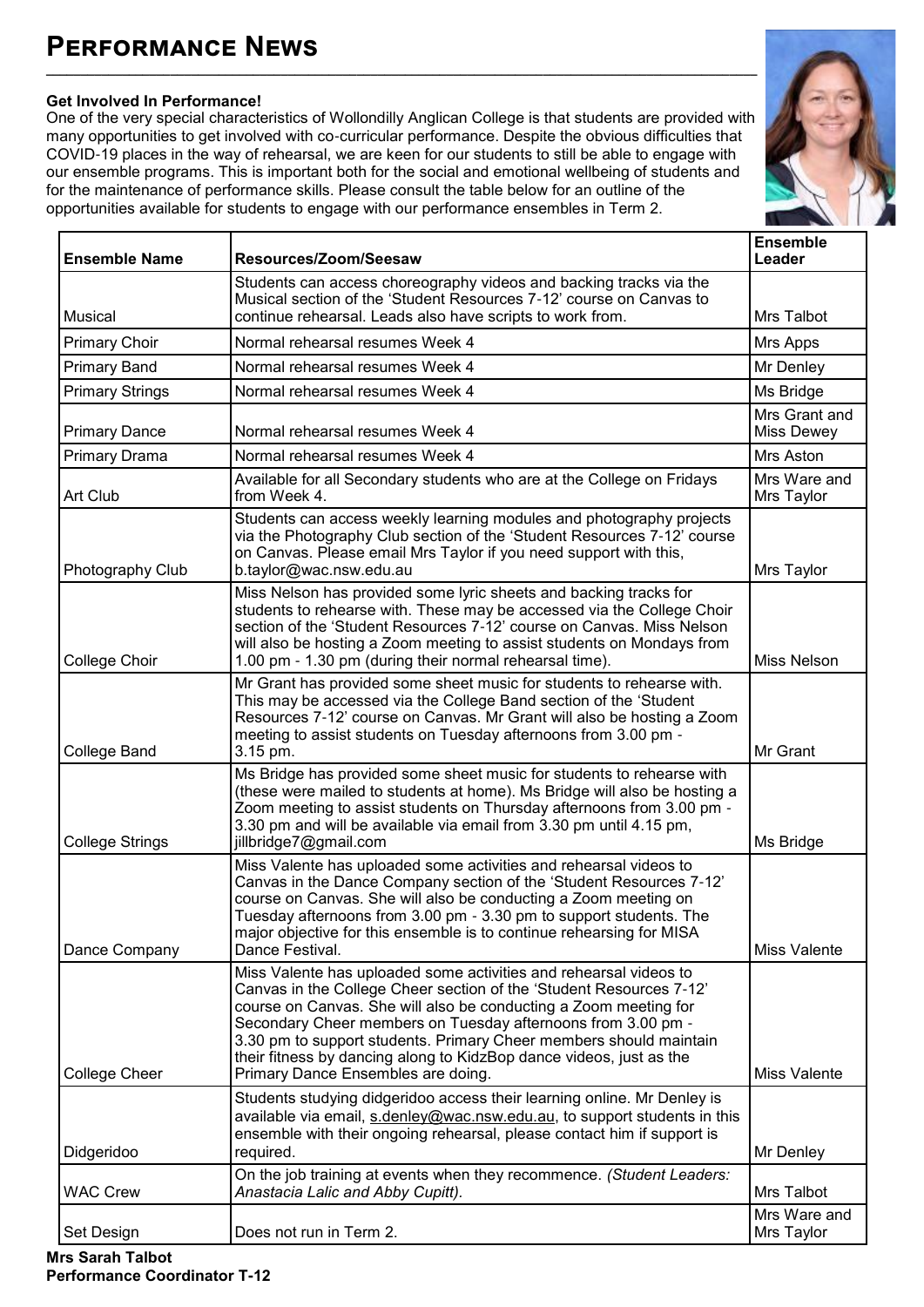## **Essential Elements Interactive (EEI)**

#### **Parental Access for Parents of Students in Years 3-6**

Congratulations on helping and encouraging your child to learn a musical instrument. This will be an exciting journey for you and *Essential Elements Interactive* is an online resource that will help make playing music more fun.

As a parent, EEi will allow you to follow your child's progress and connect with their teacher on a regular basis. There are a few steps to get you started with EEi, but this document will guide you through the process.

Follow these simple steps and you will be up and running with EEi in no time.

The students already have access to Essential Elements Interactive, however, in order to be able to email the students through the program we have to have a parent's email address as well. You will automatically get a copy of every email sent to your child through the Essential Elements Interactive Program. This is an inbuilt feature of the program and one that we need to comply with if we are to use the email function within the program.

So to make this happen I would like you to follow the activation process below.

| Activate your account<br>Step 1<br>Step 2 | Go to www.essentialelementsinteractive.com<br>Click on Parents logo and click Join Your Child's Class<br>Enter School Code: WollondillMusic3                         |           |
|-------------------------------------------|----------------------------------------------------------------------------------------------------------------------------------------------------------------------|-----------|
| <b>Enter Student ID</b>                   | Your Child has their own Student ID number, please ask them for it. If they can<br>not find it I have a copy of all the codes and can give it to you if you email me |           |
| Step 3                                    | at s.denley@wac.nsw.edu.au<br>Create your Username and Password* (For future reference, write your<br>username/password below)                                       |           |
| Step 4                                    | Username:<br>Agree to terms                                                                                                                                          | Password: |

After you create your account, you will use your username and password to login from that point forward.

It is that simple. Once you are logged in, you will be linked to your child's account and teacher's classroom. You will be able to monitor student progress, see teacher correspondence, and hear recordings your child has made in the Music Studio. If you have any questions or need help, simply click the *Help* link at the top right of the website to access our EEi Support Team.

We hope you enjoy using *Essential Elements Interactive*® and good luck on your musical journey. If you have any questions about the above, please email Mr Denley or call on 4623 0226.

#### **Mr Simon Denley Creative Arts and LOTE Coordinator**

#### **Language Perfect World Championships \_\_\_\_\_\_\_\_\_\_\_\_\_\_\_\_\_\_\_\_\_\_\_\_\_\_\_\_\_\_\_\_\_\_\_\_\_\_\_\_\_\_\_\_\_\_\_\_\_\_\_\_\_\_\_\_\_\_\_\_\_\_\_\_\_\_\_\_\_\_\_\_\_\_\_\_\_\_\_\_\_\_\_\_\_\_\_\_\_\_\_\_\_\_\_\_\_\_\_\_\_\_**

Congratulations to all the students who are competing in this year's Education Perfect World Championships for German. At the time of writing this article we were sitting in 5th position against students from across the world.

The competition has been intense and Wollondilly has moved between the ranks at various stages of the competition.

Stay tuned next week for our final results.

Remember **"Monolingualism is curable. Learn another language."**

**Mrs Carolyn Clark German Teacher** 



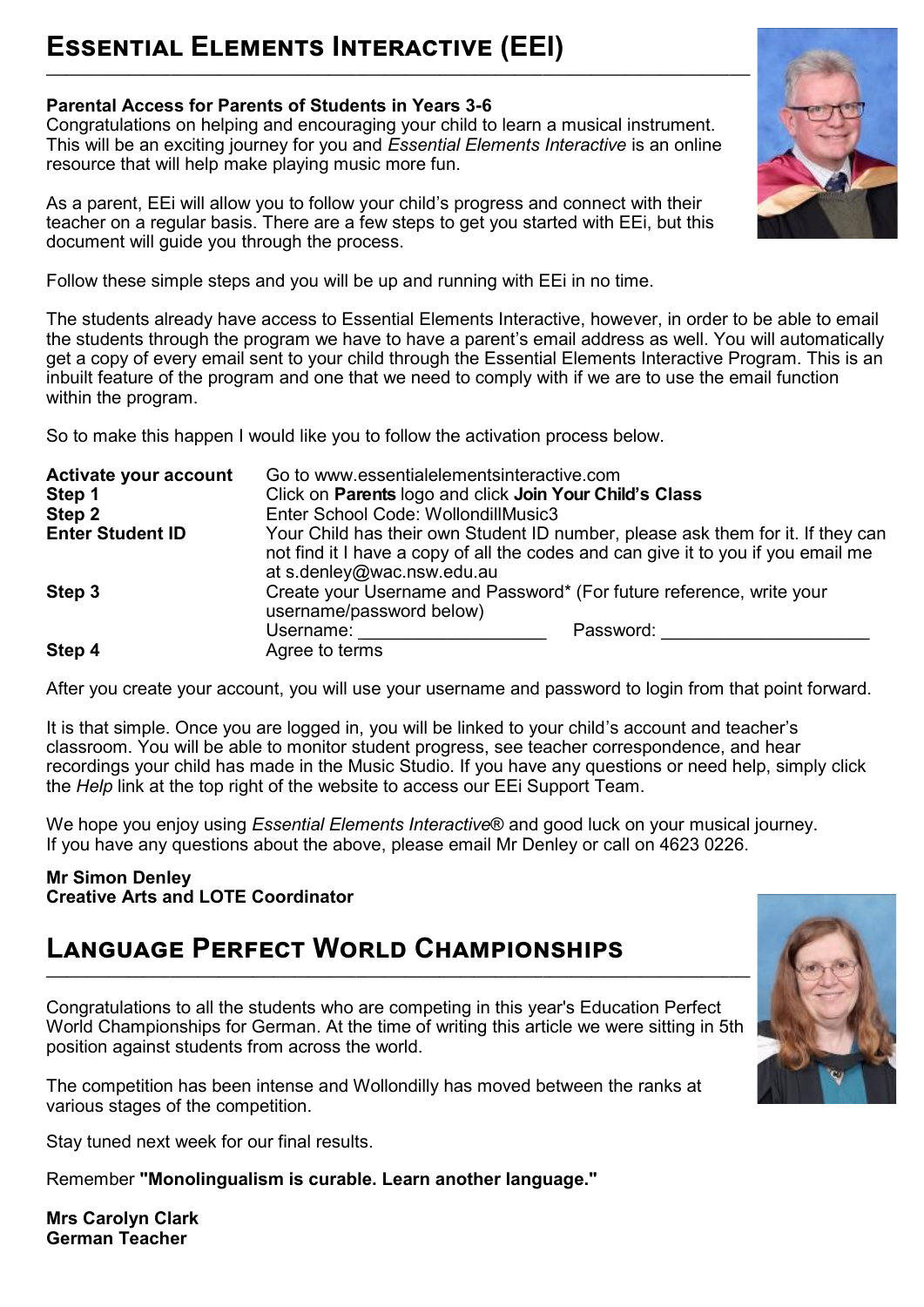## **Library News**

**National Simultaneous Storytime Wednesday, 27 May at 11.00 am**

Now in its 20th year, National Simultaneous Storytime is a celebration of Australian authors and stories run by the Australian Library and Information Association. The College participates every year, bringing K-2 and Year 9 Drama together as audience and performers.

**\_\_\_\_\_\_\_\_\_\_\_\_\_\_\_\_\_\_\_\_\_\_\_\_\_\_\_\_\_\_\_\_\_\_\_\_\_\_\_\_\_\_\_\_\_\_\_\_\_\_\_\_\_\_\_\_\_\_\_\_\_\_\_\_\_\_\_\_\_\_\_\_\_\_\_\_\_\_\_\_\_\_\_\_\_\_\_\_\_\_\_\_\_\_\_\_\_\_\_\_\_\_**

K-2 students will watch a special presentation of a virtual story time this year, starring Deputy Headmaster Mr Croger and Year 9 Drama. Library classes will also be doing activities all week, so watch out for Chicken Divas art and crafts coming home!

This year's book is *Whitney and Britney Chicken Divas* by Lucinda Gifford.

A big thank you to Mrs Sarah Talbot, Performance Coordinator T-12 for putting together this year's virtual NSS!

For some fun at home, watch Emma Watkins from the Wiggles reading the book on Story box library with our College account:

**username:** wac **password:** wac01

[https://storyboxlibrary.com.au/stories/whitney](https://storyboxlibrary.com.au/stories/whitney-and-britney-chicken-divas)-and-britney-chicken-divas

**Mrs Justine Colombo College Librarian**

## **Christian Groups at the College**

The 7-10 Christian Group (Hooked) has continued to meet during our Off-Campus time. Students have been connecting online via Zoom or face-to-face in the classroom.

Last week, 18 students connected in their lunchtimes to this blended format to hear Mr Stewart deliver a message from the Sermon on the Mount.

All College lunchtime Christian groups from K-12 will be back in full swing over the next two weeks.

#### **Mr Craig Russell Christian Studies Coordinator**









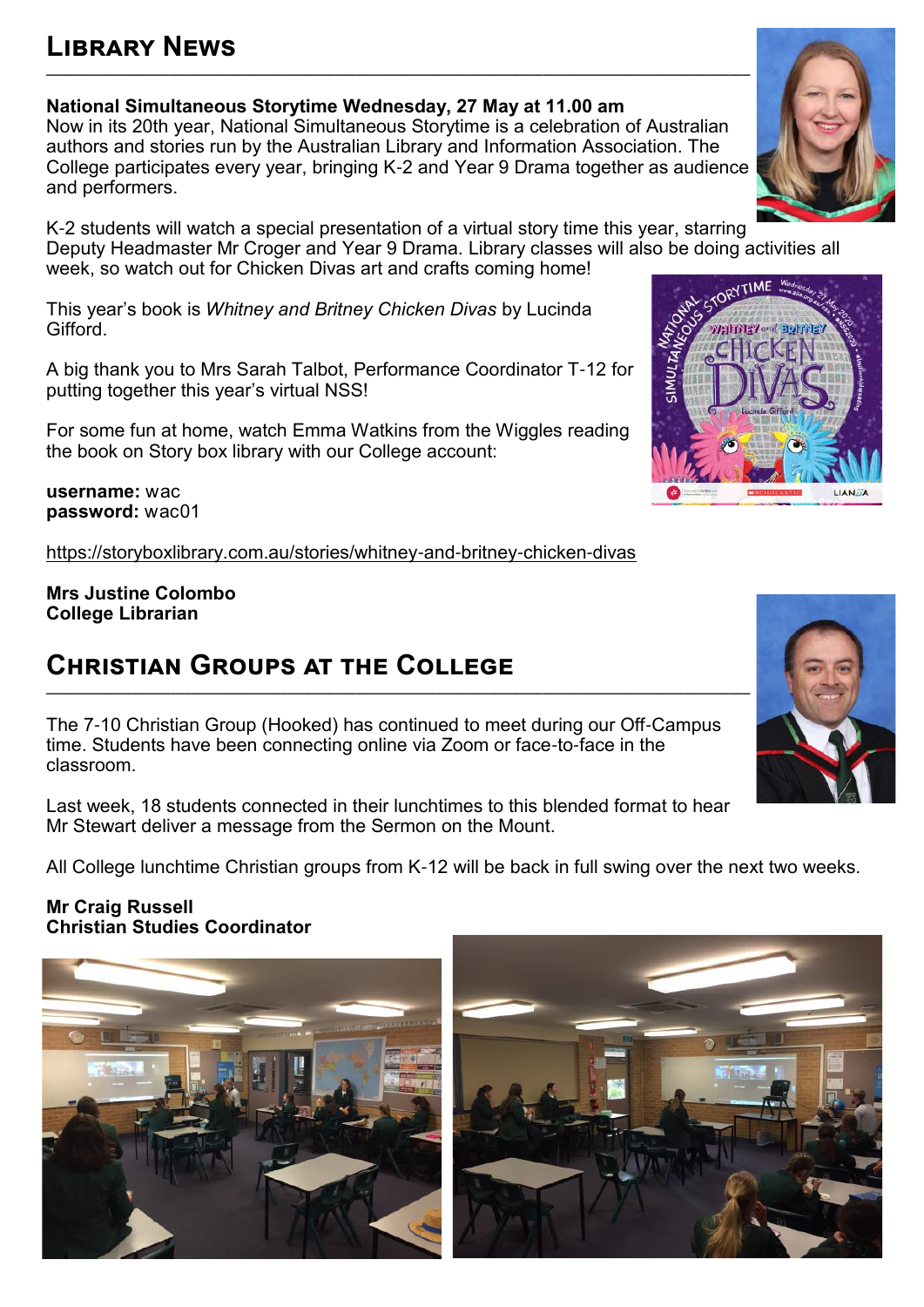## **Secondary Sport**

#### **Weekly Sport Challenges**

A reminder that each week we have a different Sport Challenge posted on the Secondary Sport Canvas Page for students to complete. Each submission receives a House Point that goes to the overall House Shield. Submissions are due by Friday 3.00 pm.

**\_\_\_\_\_\_\_\_\_\_\_\_\_\_\_\_\_\_\_\_\_\_\_\_\_\_\_\_\_\_\_\_\_\_\_\_\_\_\_\_\_\_\_\_\_\_\_\_\_\_\_\_\_\_\_\_\_\_\_\_\_\_\_\_\_\_\_\_\_\_\_\_\_\_\_\_\_\_\_\_\_\_\_\_\_\_\_\_\_\_\_\_\_\_\_\_\_\_\_\_\_\_\_**

This week we have two challenges! They are both quick (but not necessarily easy) so check them out and upload your video to earn a possible two points for your House.

#### **Hygiene Guidelines for Sport**

As we prepare for all students to return next week it is important that Secondary students are ensuring they are keeping themselves and others safe. Following advice and in accordance with the recommendations several measures have been implemented to reduce risk during this time. Some of these measures include:

- Students will be required to wash their hands before and after sport sessions.
- Year groups will meet and complete sport at different locations around the College to minimise exposure.
- Students are encouraged and reminded to socially distance themselves to the best of their ability and practice safe hygiene.
- Certain sports/games will no longer be played as safe distancing cannot be maintained. Alternative options that assist social distancing will be utilised.
- Use of sporting equipment will be minimised and all sporting equipment will be disinfected after use.
- Students will not be travelling off-site for sport.
- **Individual water bottles** are to be used by students which can be refilled but the bubblers will be turned off.
- No external sport providers will be on site to run sport groups.

#### **Mr Mark Goldsbrough Secondary Sports Coordinator**

## **Primary Sport**

#### **Primary Sport House competition**

On Wednesday, primary students participated in try-outs for their House teams in a selection of different sports. Due to the glut of sporting talent throughout the Primary years of the College, it will be a tough job selecting each team. Notably, some Acacia

sides are looking particularly potent and sure to be tough competition for the other Houses. Stay tuned for team lists. They will be posted on the sports board outside Elizabeth.

#### **Precautions against infection during sport**

Primary students are encouraged to be mindful of the ways they can limit the spread of infection while having fun during sport. Students are required to abide by the following conditions during sport times.

- Wash hands before sport and after lunch.
- Keep equipment clean.
- Sharing of personal equipment such as shin-pads, gloves and drink bottles is prohibited.
- Avoid congregating in large groups and minimise physical contact with others as much as possible.
- Remain in your designated area or as instructed by a teacher.

#### **Mr James Gooden Primary Sports Coordinator**



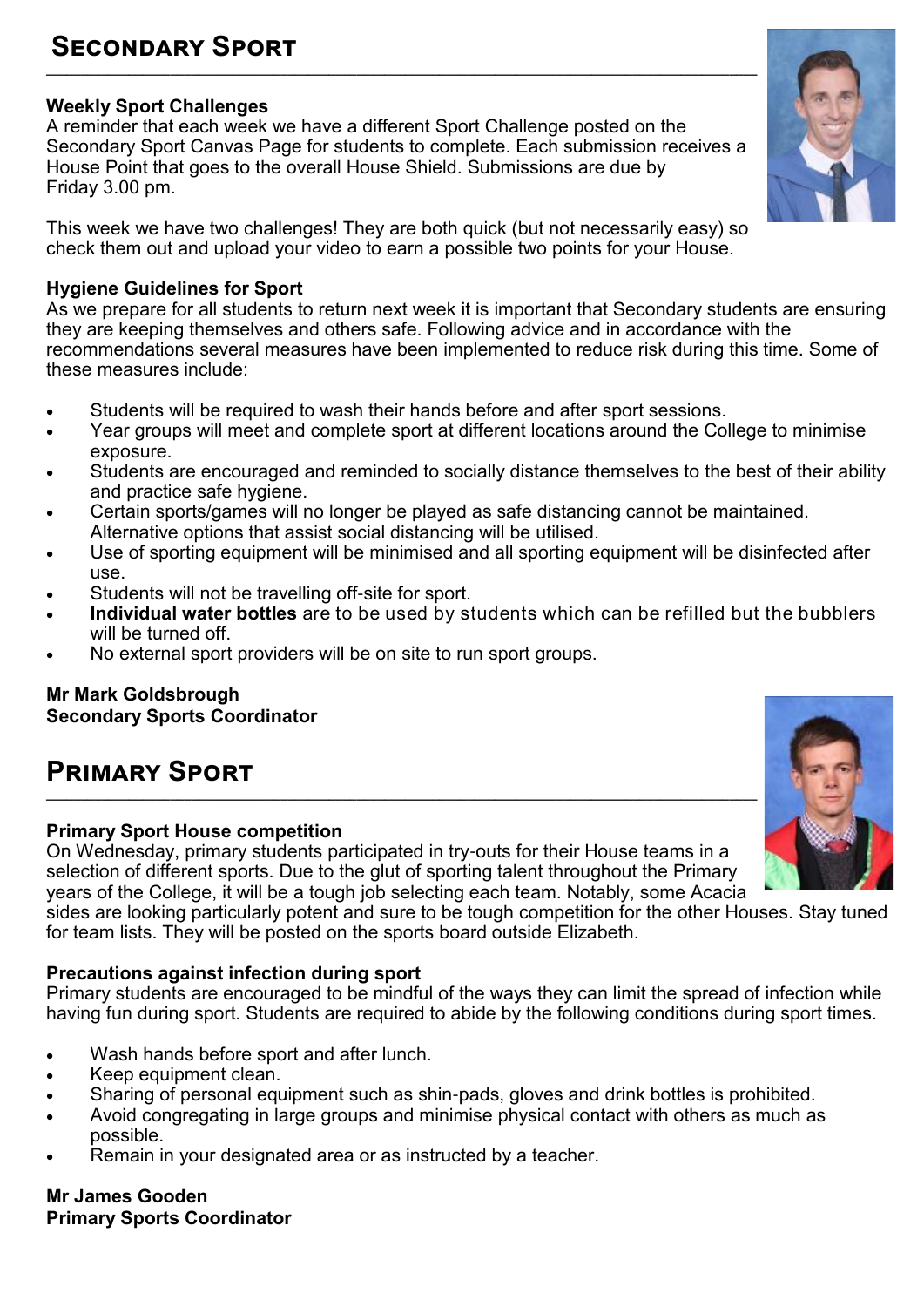## **College Photo Day**

The College Photo Day for Transition classes Tembo and Twiga (individual student photos only) is on Wednesday, 3 June and photos for the rest of the College is on Thursday, 4 June.

**\_\_\_\_\_\_\_\_\_\_\_\_\_\_\_\_\_\_\_\_\_\_\_\_\_\_\_\_\_\_\_\_\_\_\_\_\_\_\_\_\_\_\_\_\_\_\_\_\_\_\_\_\_\_\_\_\_\_\_\_\_\_\_\_\_\_\_\_\_\_\_\_\_**

In light of the current social distancing protocols, there will be no group photos this year. Students will have their individual photos taken which will also be used for the whole Class/Year photo page in the booklet and College Group photos eg Band, Choir, Captains etc. However, sibling photos are still permitted and will take place at Recess and Lunch on Thursday, 4 June.

Please note, that if a Transition Tembo or Twiga student would like a sibling photo, they will need to attend on the Thursday as there will only be individual student photos taken on the Wednesday. Please contact me at k.biddle@wac.nsw.edu.au or 4684 2722 to arrange a timeframe.

All students will receive their Photo envelopes by the beginning of next week, if you do not receive an envelope for your child please contact the office.

Please complete an online order for all student photos. Students should keep photo envelopes at home but MUST bring their envelope with them on the College Photo Day. Sibling photo envelopes will be available to be picked up at Student Reception from next Monday, 25 May, strictly sibling photos only, no friend shots will be allowed on the day.

Please ensure that uniforms meet the College guidelines. Buttons are available for purchase at Student Reception.

#### **The School Photographer - Frequently Asked Questions**

#### **Q. When do I return the photo order form?**

All students need to bring their photo envelope to the College on Thursday, 4 June, the day of the photographs.

#### **Q. I've lost my envelope. What should I do?**

You can still order online without an envelope. Just use the College's Online Order Code (TBC) and enter this into the website to place an order. You will also be prompted to enter your child's details. Just print the receipt and bring it on Photo Day instead of an envelope.

#### **Q. My child forgot to hand in their envelope. What should I do?**

ALL students are photographed on the day so you will not miss out. If you have already paid online, it is not a problem. We have a record of your order and you will receive your photos when they are delivered to the College. Keep the envelope at home with the receipt number written on it as a record of your order.

If your envelope contained cash, then it is too late now to pay by cash. You can still order and pay online using the code on the envelope. If it is within three weeks of photo day, your photos will be delivered to the College with the College's main delivery. After this time, it will become a 'late order' and will be delivered to the College within a month from the ordering date.

#### **Q. HELP! It's photo day and I haven't ordered yet!**

Parents can use our online ordering system to purchase photos up to a week after Photo Day.

ALL students are photographed on the day so you will not miss out.

Sibling photos cannot be ordered after Photo Day.

Sibling photos can be ordered online up to 8.00 am on the day of photography.

Between 8.00 am and 10.00 am on Photo Day a sibling photo can still be ordered but only using a cash envelope (available from the College office). The students must be sure to present themselves when sibling photos are being taken - (Surnames A-L at recess and Surnames M-Z at lunch).

#### **Q. Can I still order and pay for photos after photo day?**

Parents can use our online ordering system to purchase photos up to a week after Photo Day

There is no need to return the envelope if you order online after Photo Day.

ALL students are photographed on the day so you will not miss out. Sibling photos **cannot** be ordered after Photo Day.

**Mrs Kristy Biddle Development Officer**

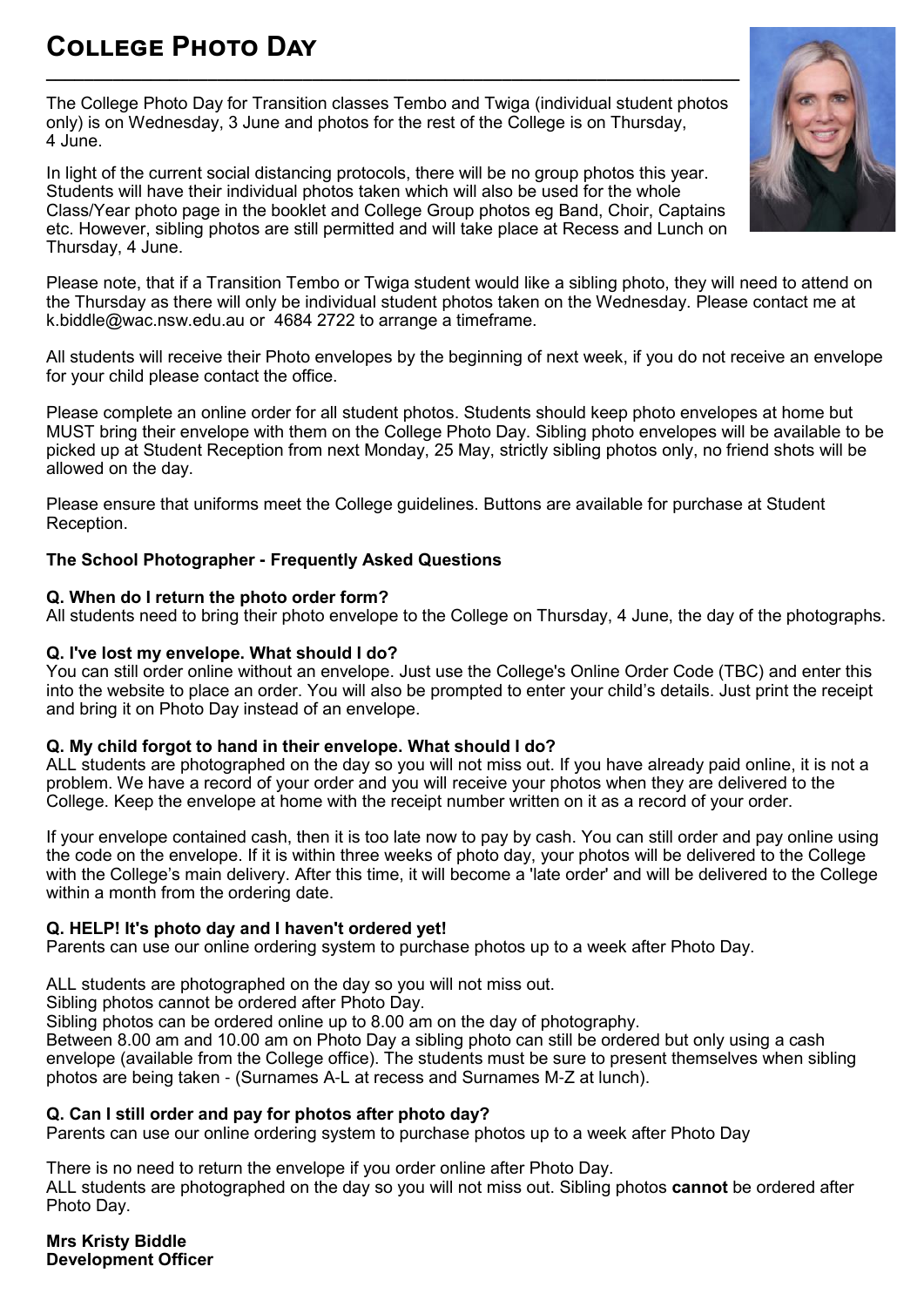## **Application for Enrolment**

Applications continue to pour in for 2021 and beyond, across all year groups, but especially our entry years of Transition, Kindergarten, Year 5, Year 7 and Year 11.

**\_\_\_\_\_\_\_\_\_\_\_\_\_\_\_\_\_\_\_\_\_\_\_\_\_\_\_\_\_\_\_\_\_\_\_\_\_\_\_\_\_\_\_\_\_\_\_\_\_\_\_\_\_\_\_\_\_\_\_\_\_\_\_\_\_\_\_\_\_\_\_\_\_**

#### **All current College families looking to enrol siblings for the coming years are encouraged to do so without delay to avoid disappointment.**

Enrolment packs are available from the College Office or from the College website www.wac.nsw.edu.au

**Mrs Kristy Biddle Enrolments Officer**

### **Information from our College Nurse**

Thank you to all the parents who have downloaded and returned Immunisation History Statements from MyGov this year.

Please continue to send these through ASAP so that I can update Edumate accordingly.

To download your child's Immunisation History, download the Medicare Express Plus App or go to [https://www.health.nsw.gov.au/immunisation/Pages/Immunisation](https://www.health.nsw.gov.au/immunisation/Pages/Immunisation-in-schools.aspx)-in-schools.aspx

**Mrs Sally Lloyd College Nurse**





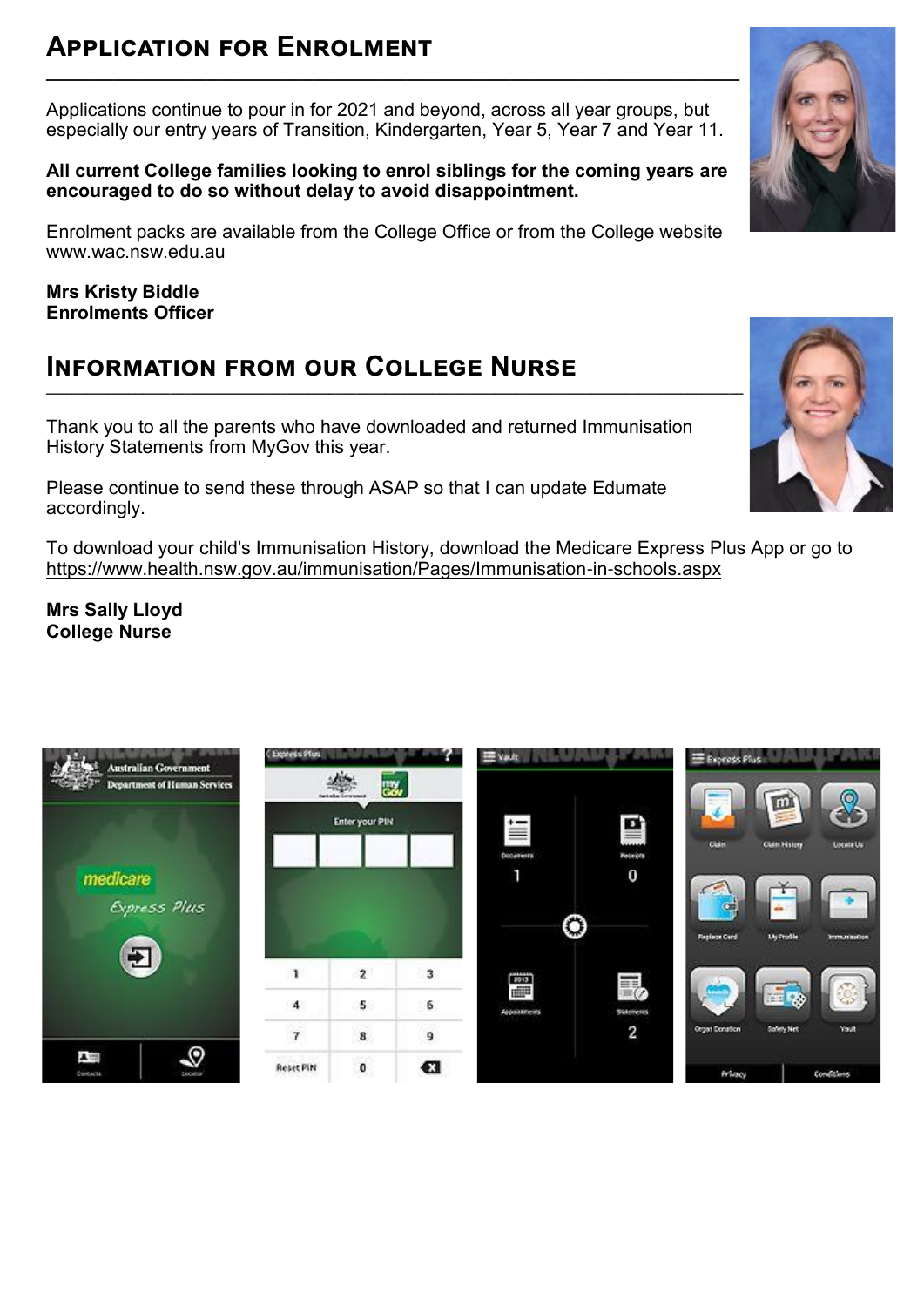## **FLOWERS News**

A reminder that all Recess and Lunch orders are to be made via Flexischools.

At this stage the Canteen can only accept cash.

As we move into the colder weather, keep an eye out for new items on the menu.

There have been some changes made to availability of certain items from the menu.

**\_\_\_\_\_\_\_\_\_\_\_\_\_\_\_\_\_\_\_\_\_\_\_\_\_\_\_\_\_\_\_\_\_\_\_\_\_\_\_\_\_\_\_\_\_\_\_\_\_\_\_\_\_\_\_\_\_\_\_\_\_\_\_\_\_\_\_\_\_\_\_\_\_\_**

On Monday, Tuesday and Wednesday, all items will be available for ordering.

On Thursdays and Fridays you will find certain items will not be available. I have had to make these changes to enable us to best fulfil all orders on these busy days. If you find an item that you really like is unavailable on a certain day you can choose to order it on another day. There will be gluten free and vegetarian options available each day.

If you have any questions or would like to look at product labels for a special diet, intolerance or Allergy, please drop by the Canteen and have a chat with me.

Protect children's uniforms from paint stains by purchasing an art smock from the Canteen. They are \$20.00 each and range from extra small to large.

Sport socks are also available to purchase at \$10.00 each. These are for Hockey, Football etc. Your child's teacher will advise if they are needed.

When the weather starts to get chilly you might like to purchase a College scarf from the Canteen for \$13.50

Please remind K-4 students to bring their lunch bag back to the Canteen at the beginning of Lunch 2 if they have ordered a frozen treat. We do not put these in the lunch bags.

Every Friday, the Year 5 and Year 6 lunch orders are to be picked up from the seats at the front of the **Canteen** 

Calling all volunteers - we need your assistance for Term 2, 2020. If you are available to help out in Canteen, please fill in a volunteer form and drop it into Student Reception or the Canteen.

Hours can be flexible if you are unable to stay all day. Any help will be greatly appreciated.

**Mrs Carolyn Richards Canteen Supervisor Think healthy, Eat healthy, Live healthy.**



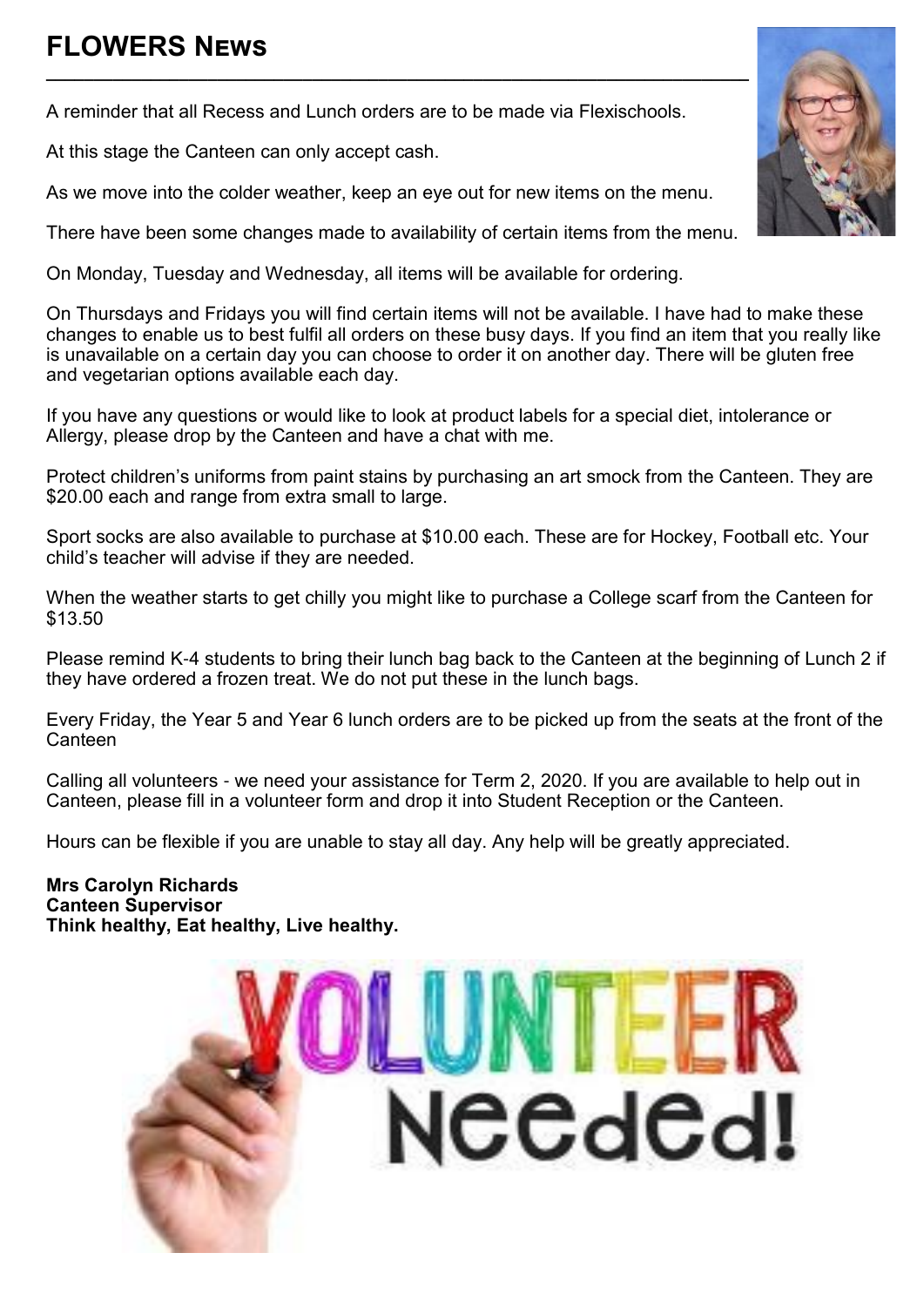#### **WAC Kids Care**

From time to time, families undergo trauma such as severe or terminal illness. There are short term **support structures in place at the College to assist families** during these times. The WAC Kids Care Program offers support to families in the way of meals. Please contact Mrs Hay or Mrs Rockwell at the College to assist. Confidentiality will be respected. The College is accepting food donations towards the WAC Kids Care Meals Ministry. See the list below:

**\_\_\_\_\_\_\_\_\_\_\_\_\_\_\_\_\_\_\_\_\_\_\_\_\_\_\_\_\_\_\_\_\_\_\_\_\_\_\_\_\_\_\_\_\_\_\_\_\_\_\_\_\_\_\_\_\_\_\_\_\_\_\_\_\_\_\_\_\_\_\_\_\_\_\_\_\_\_\_\_\_\_\_\_\_\_\_\_\_\_\_\_\_\_\_\_\_\_\_\_\_\_\_\_\_\_\_\_\_\_\_\_\_\_\_\_\_\_\_\_\_**



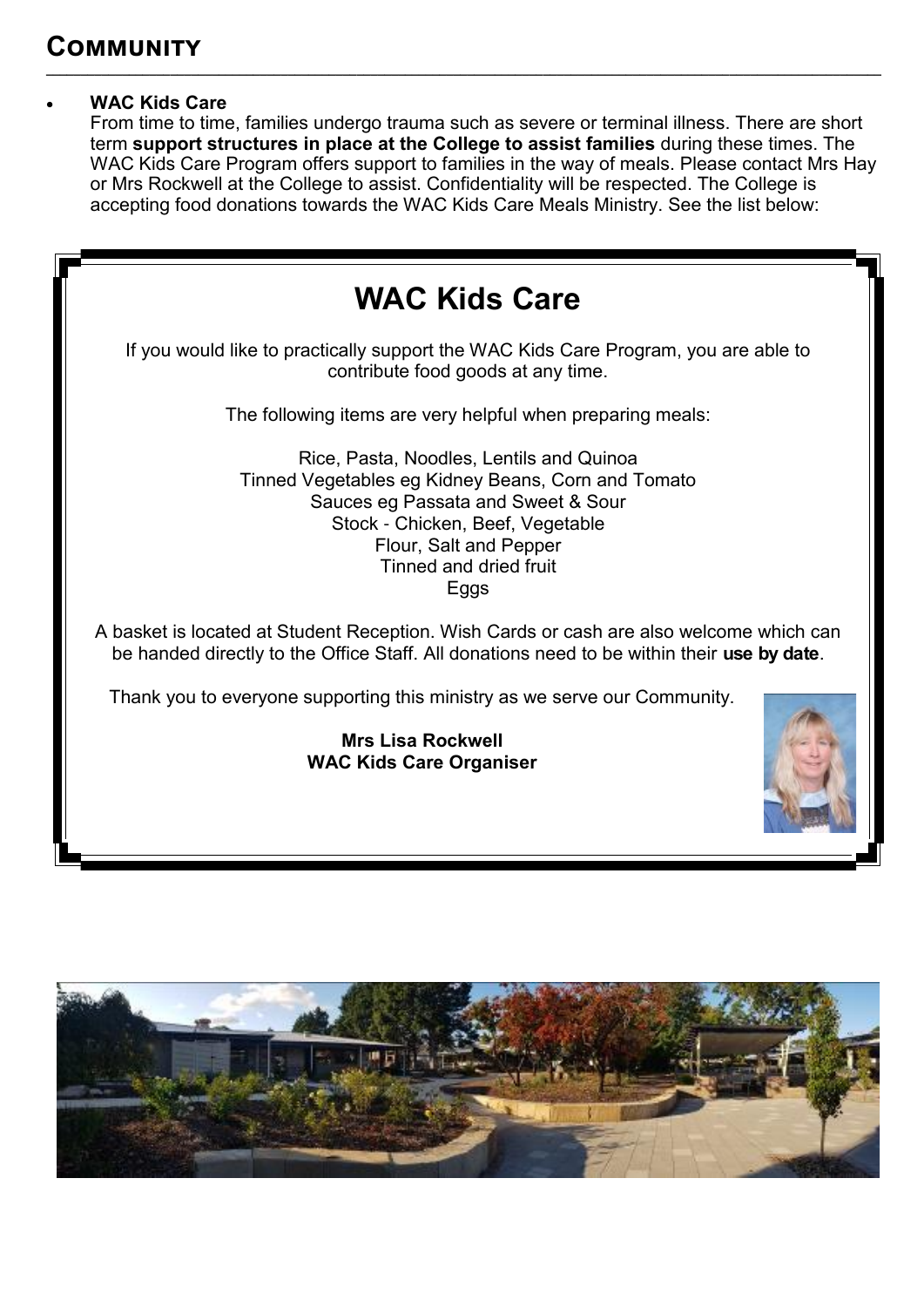Sponsorship 2020 *…friendraising and fundraising*



**Diamond Sponsor** Bradcorp

#### **Double Gold**

Anytime Fitness Tahmoor Hume Building Simec Mining Stanton Dahl Architects

#### **Gold Sponsors**

Best Practice Commercial & Accounting Services Carpenter Partners Real Estate Glitz n Glamour Photography Hills Commercial Cleaning (QUEDOS) Ken Shafer Smash Repairs Kwik Kopy Macarthur Little Elves Childcare Little Elves OOSH Narellan Pools Nu-era Homes Oxley Butchery Taverner Landscapes Thornton Bros Roses

**Silver Sponsors** Casey's Toys Country Valley Ptd Ltd Eye Power Tahmoor Greenmantle Valley Pastured Eggs Lowes Cornerstone Building Mittagong Auto Tech Natural Services Pheasants Nest Produce Picton Tennis Association Pinnacle Tax & Accounting Tahmoor Garden Centre Wilton Dental and Cosmetics Centre

*Thank you to our Diamond, Double Gold, Gold and Silver Sponsors shown above. We also thank our Bronze Sponsors who will be advertised on the College website on the Sponsors'*  Page along with the above. If you would like to sponsor the College, please *contact Mr Bill Norman (P&F President) or Mrs Deborah Cook in the College office.*

 $\mathcal{P}\mathcal{E}\mathcal{\mathcal{F}}$ 

*…friendraising and fundraising*

**P&F Clothing Pool** 

The Clothing Pool is open on the following days from 7.45 am to 8.30 am. If you have any enquiries, please contact Melissa on 0415 402 013.

> **Monday Tuesday Wednesday Friday**

Location Side windows of White Cottage - Opposite FLOWERS **Canteen** 

Payment Options EFTPOS or Cash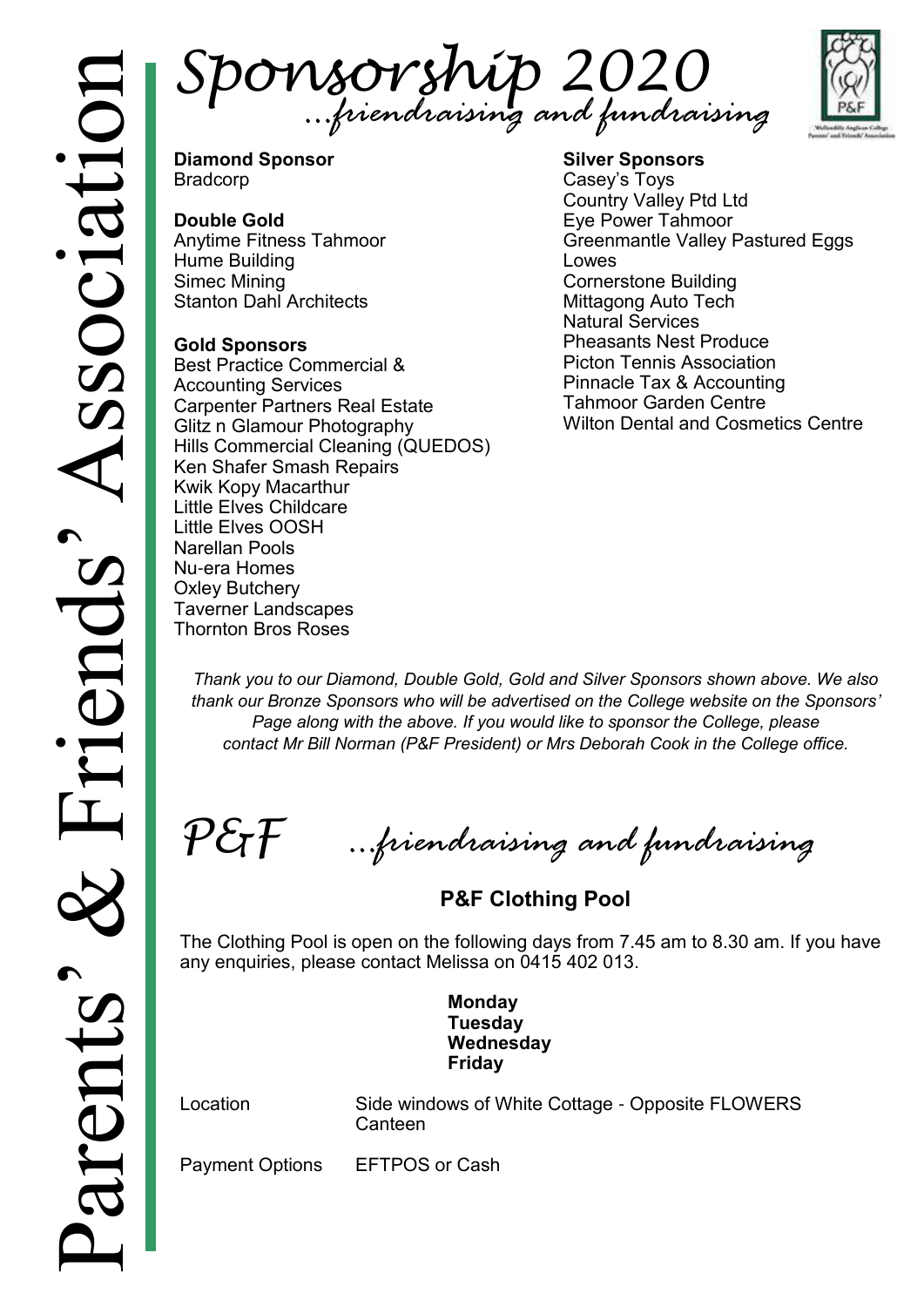P&F *…friendraising and fundraising*

#### **Business Directory**

**\_\_\_\_\_\_\_\_\_\_\_\_\_\_\_\_\_\_\_\_\_\_\_\_\_\_\_\_\_\_\_\_\_\_\_\_\_\_\_\_\_\_\_\_\_\_\_\_\_\_\_\_\_\_\_\_\_\_\_\_\_\_\_\_\_\_\_\_**

#### **Wilton Dental and Cosmetic Centre**

We are a Family Dentist offering all general dental work including but not limited to check up and cleans, Orthodontic, Implants, Root Canals, extractions, Kids Dentistry and much more.



**Address:** [Shop T12, Level 1, 1 Greenbridge Drive, Wilton](https://www.bing.com/local?lid=YN3724x10192246830751270561&id=YN3724x10192246830751270561&q=Wilton+Dental+%26+Cosmetics&name=Wilton+Dental+%26+Cosmetics&cp=-34.228450775146484%7e150.68382263183594&ppois=-34.228450775146484_150.68382263183594_Wilton+Dental+%26)  **Phone:** 4630 9707

#### **Campbelltown Golf Club**

Enjoy a round of golf on our championship course, a beverage, delicious meal on our terrace with stunning views. Sunday Entertainment, Foot Golf. Function Rooms available.



#### **Best Practice Commercial and Accounting Service**

The Practice offers a range of accounting and advisory services to our clients from everyday Mums and Dads to Sole Traders, Partnerships, Trusts, Companies and Superannuation Funds.

We provide quality accounting services to meet their specific needs.

Address 8 Broughton Street, Camden NSW 2570 or 6 Picton Avenue, Picton Phone 4655 9933 Fax 4655 3055

**BEST** Commercial and<br>**PRACTICE** *Accounting Services* 

#### **Please support the businesses that support our College.**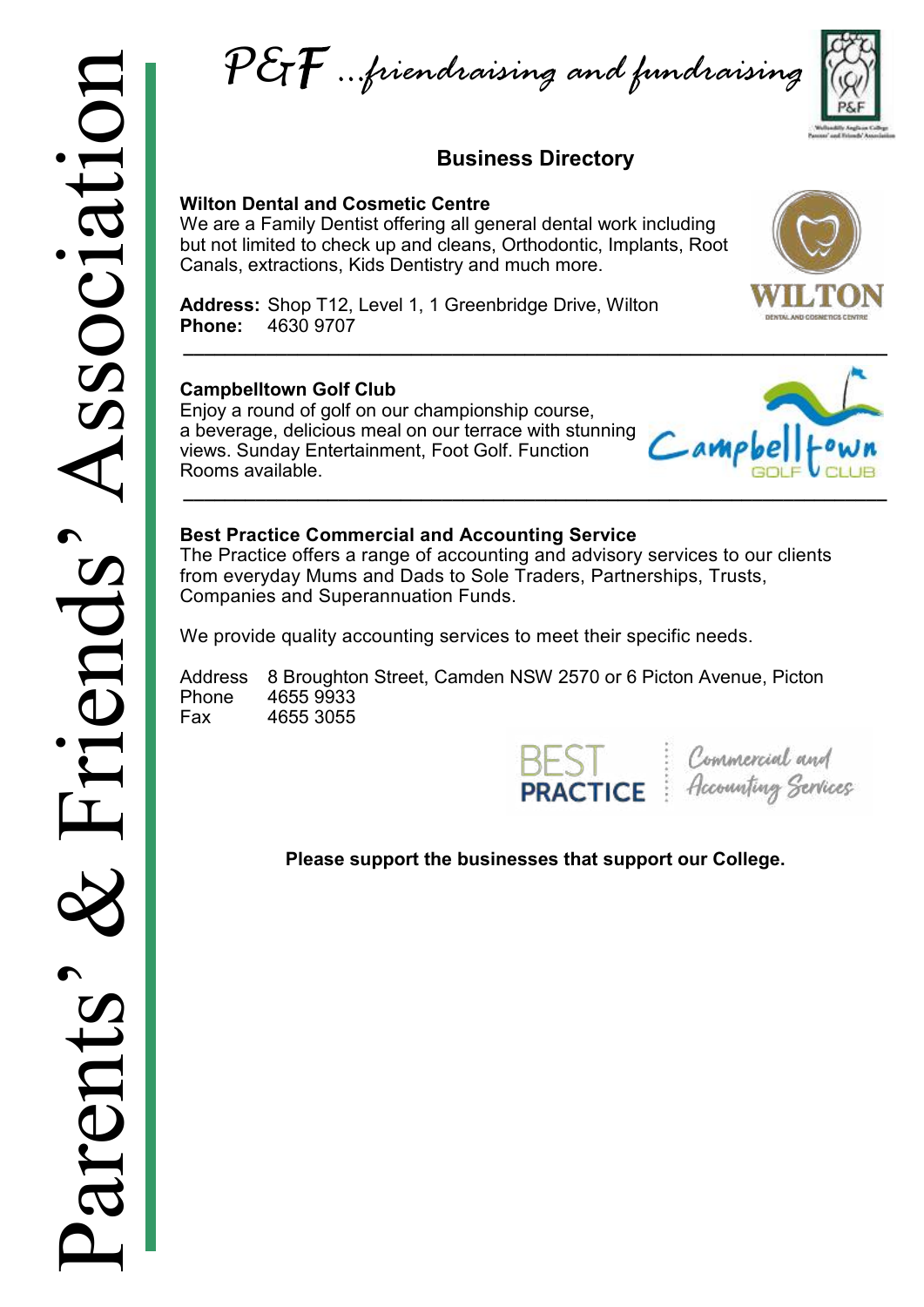#### **May**

| Thursday, 21<br>Friday, 22<br>Monday, 25<br>Tuesday, 26<br>Wednesday, 27 | Staff - Zoom Meetings<br><b>Staff - Zoom Meetings</b><br><b>Staff - Zoom Meetings</b><br><b>Staff - Zoom Meetings</b><br><b>Staff - Zoom Meetings</b><br><b>College Executive Meeting</b><br><b>TASC Heads' Meeting</b> |
|--------------------------------------------------------------------------|-------------------------------------------------------------------------------------------------------------------------------------------------------------------------------------------------------------------------|
| Thursday, 28                                                             | <b>Staff - Zoom Meetings</b>                                                                                                                                                                                            |
| Friday, 29                                                               | <b>Staff - Zoom Meetings</b>                                                                                                                                                                                            |



### **Online Church Services**

Most churches are hosting services and Bible study groups online; it's a big change. Please see below links:

**\_\_\_\_\_\_\_\_\_\_\_\_\_\_\_\_\_\_\_\_\_\_\_\_\_\_\_\_\_\_\_\_\_\_\_\_\_\_\_\_\_\_\_\_\_\_\_\_\_\_\_\_\_\_\_\_\_\_\_\_\_\_\_\_\_\_\_\_\_\_\_\_\_\_\_\_\_\_\_\_\_\_\_\_\_\_\_\_\_\_\_\_\_\_\_\_\_\_\_\_\_\_\_\_\_\_\_\_\_\_\_\_\_\_\_\_\_\_\_\_**

- Austinmer Anglican Church Online <https://www.youtube.com/watch?v=bQkg5CQlaD0>
- C3 Wilton Church Online <https://www.youtube.com/channel/UCZvjF337DgiG5kiZF81Kfnw/featured>
- Picton and Wilton Anglican Church -<https://zoom.us/j/848648618> Youtube channel - "Picton and Wilton Anglican Churches" - live via Zoom <https://www.facebook.com/wiltonanglican/>
- Bowral Anglican - [www.bowralanglican.org.au](http://www.bowralanglican.org.au/)
- Wollondilly Anglican church Pre-recorded services via Facebook page
- Tahmoor Baptist Church On website through Zoom
- Wollondilly Presbyterian Via Facebook page Streamed Service
- St Jude's Church, Bowral <https://vimeo.com/399339398> & Kids' Spot [https://](https://www.youtube.com/playlist?list=PLjV8-_JhIKUz93R4O0OzsWCYfAMf2mej1) [www.youtube.com/playlist?list=PLjV8](https://www.youtube.com/playlist?list=PLjV8-_JhIKUz93R4O0OzsWCYfAMf2mej1)-\_JhIKUz93R4O0OzsWCYfAMf2mej1
- Campbelltown Christian Community Church (C4) Search C4Minto YouTube
- Menangle Anglican Church <http://www.menangleanglican.com.au/>
- Mittagong Anglican Church -<https://www.youtube.com/user/mittagonganglican>